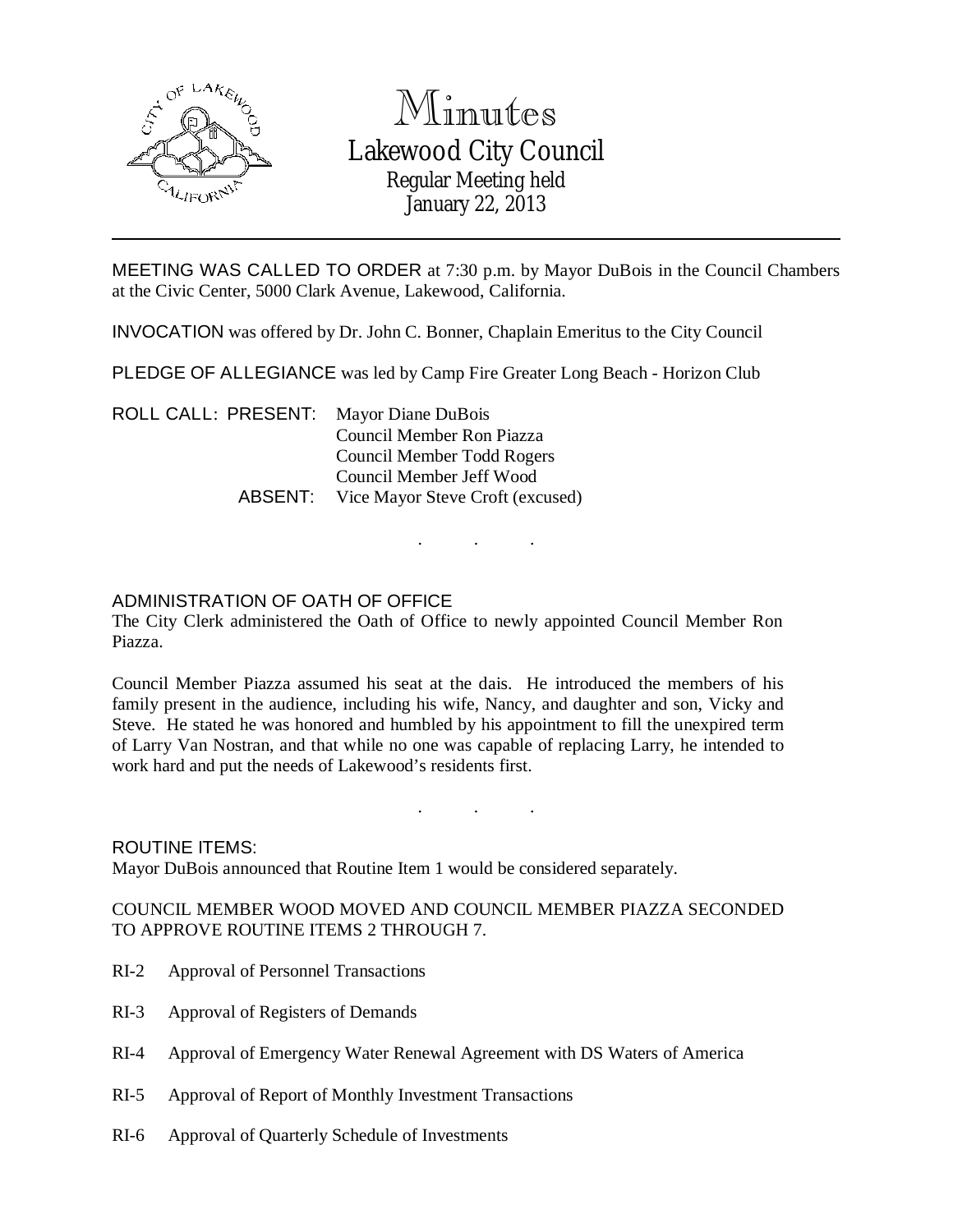City Council Minutes January 22, 2013 Page 2

#### ROUTINE ITEMS: Continued

RI-7 Approval of Amendment to Informational Technology Services Agreement with BreaIT

UPON ROLL CALL VOTE, THE MOTION WAS APPROVED:

AYES: COUNCIL MEMBERS: Piazza, Wood, Rogers and DuBois NAYS: COUNCIL MEMBERS: None ABSENT: COUNCIL MEMBERS: Croft

RI-1 Approval of Minutes of the Meetings held December 11, December 18, and December 27, 2012

COUNCIL MEMBER ROGERS MOVED AND COUNCIL MEMBER WOOD SECONDED TO APPROVE ROUTINE ITEM 1. UPON ROLL CALL VOTE, THE MOTION WAS APPROVED:

AYES: COUNCIL MEMBERS: Wood, Rogers and DuBois NAYS: COUNCIL MEMBERS: None ABSTAIN: COUNCIL MEMBERS: Piazza ABSENT: COUNCIL MEMBERS: Croft

## 3.1 • APPOINTMENTS TO CITY COUNCIL STANDING COMMITTEES

City Manager Howard Chambers made a brief presentation based on the memo in the agenda and stated that the passing of Council Member Larry Van Nostran had left vacancies on both the City Council's Public Safety Committee and the Water Resources Committee. It was the recommendation of staff that the Mayor and City Council make appointments to these Committees.

. . .

Mayor DuBois stated that she intended to appoint Council Member Piazza to fill the vacancy on both Committees.

MAYOR DUBOIS MOVED AND COUNCIL MEMBER ROGERS SECONDED TO APPOINT COUNCIL MEMBER PIAZZA TO SERVE ON THE CITY COUNCIL PUBLIC SAFETY COMMITTEE AND THE CITY COUNCIL WATER RESOURCES COMMITTEE. UPON ROLL CALL VOTE, THE MOTION WAS APPROVED:

AYES: COUNCIL MEMBERS: Piazza, Wood, Rogers and DuBois NAYS: COUNCIL MEMBERS: None ABSENT: COUNCIL MEMBERS: Croft

### 3.2 • ANNUAL REVIEW OF CITY INVESTMENT POLICY

Administrative Services Director Diane Perkin displayed slides and gave a presentation based on the memo in the agenda. She reported that the City's Investment Policy was submitted for review and approval by the City Council annually. She stated that the Policy, last revised in

. . .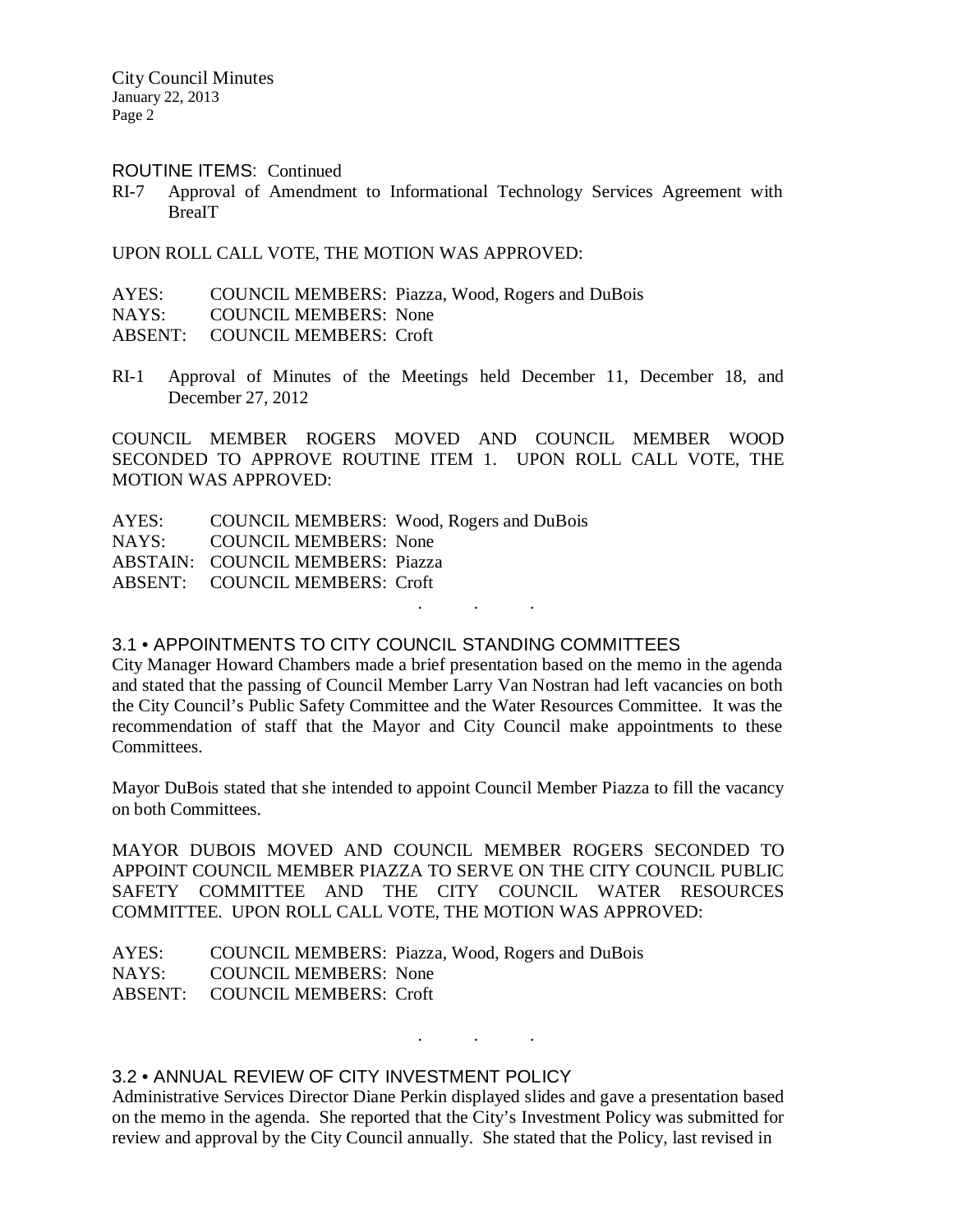City Council Minutes January 22, 2013 Page 3

## 3.2 • ANNUAL REVIEW OF CITY INVESTMENT POLICY

January, 2012, continued to meet the objectives of Safety, Liquidity and Yield in the investment of public funds. She advised that the contract investment manager, Public Financial Management (PFM), continued to perform well and that their services paid for themselves within the first month of the contract in the form of higher yields than could be realized through self-management. It was the recommendation of staff that the City Council approve the Investment Policy and continue the contractual relationship with PFM.

Council Member Rogers stated that he appreciated staff and the professional assistance, noting the yield showed that the contract was worthwhile. He also stated that thanks were due to the City Councils that had gone before for supporting sound fiscal policies demonstrated in the City's fairly healthy fund balance. He noted that despite all of the continuing take-aways by the State, Lakewood was hanging in there pretty well.

Council Member Wood stated that the City's longtime priorities – Safety, Liquidity, Yield – were the backbone that allowed the City to continue to meet its financials obligations and its mission to Lakewood residents.

COUNCIL MEMBER ROGERS MOVED AND COUNCIL MEMBER PIAZZA SECONDED TO APPROVE STAFF'S RECOMMENDATIONS. UPON ROLL CALL VOTE, THE MOTION WAS APPROVED:

AYES: COUNCIL MEMBERS: Piazza, Wood, Rogers and DuBois NAYS: COUNCIL MEMBERS: None ABSENT: COUNCIL MEMBERS: Croft

3.3 • LOAN AGREEMENT BETWEEN THE CITY AND THE SUCCESSOR AGENCY TO THE LAKEWOOD REDEVELOPMENT AGENCY

. . .

The Director of Administrative Services made a presentation based on the memo in the agenda and stated the State Department of Finance (DOF) and the County Auditor-Controller had reconciled the Recognized Obligation Payment Schedule (ROPS) prepared for January through June, 2012, and changes had been made. She noted that one of the points at issue was the first ROPS, which covered the period from the dissolution of the Lakewood Redevelopment Agency on February 1, 2012, while the DOF and the County considered the period to begin on January 1, 2012. The property tax allocation had been reduced by \$2,558,873, leaving the Successor Agency with a shortfall of \$1,120,989 to meet the obligations identified in ROPS III, including bond payments and business agreements. It was the recommendation of staff that pursuant to California Health and Safety Code §34173(h), the City loan the necessary funds to the Agency and direct the Successor Agency to add the amount of the loan to the Agency's ROPS III for repayment.

City Attorney Steve Skolnik advised that since the obligations must be paid and the Successor Agency had no other funding options, this agreement was the best solution.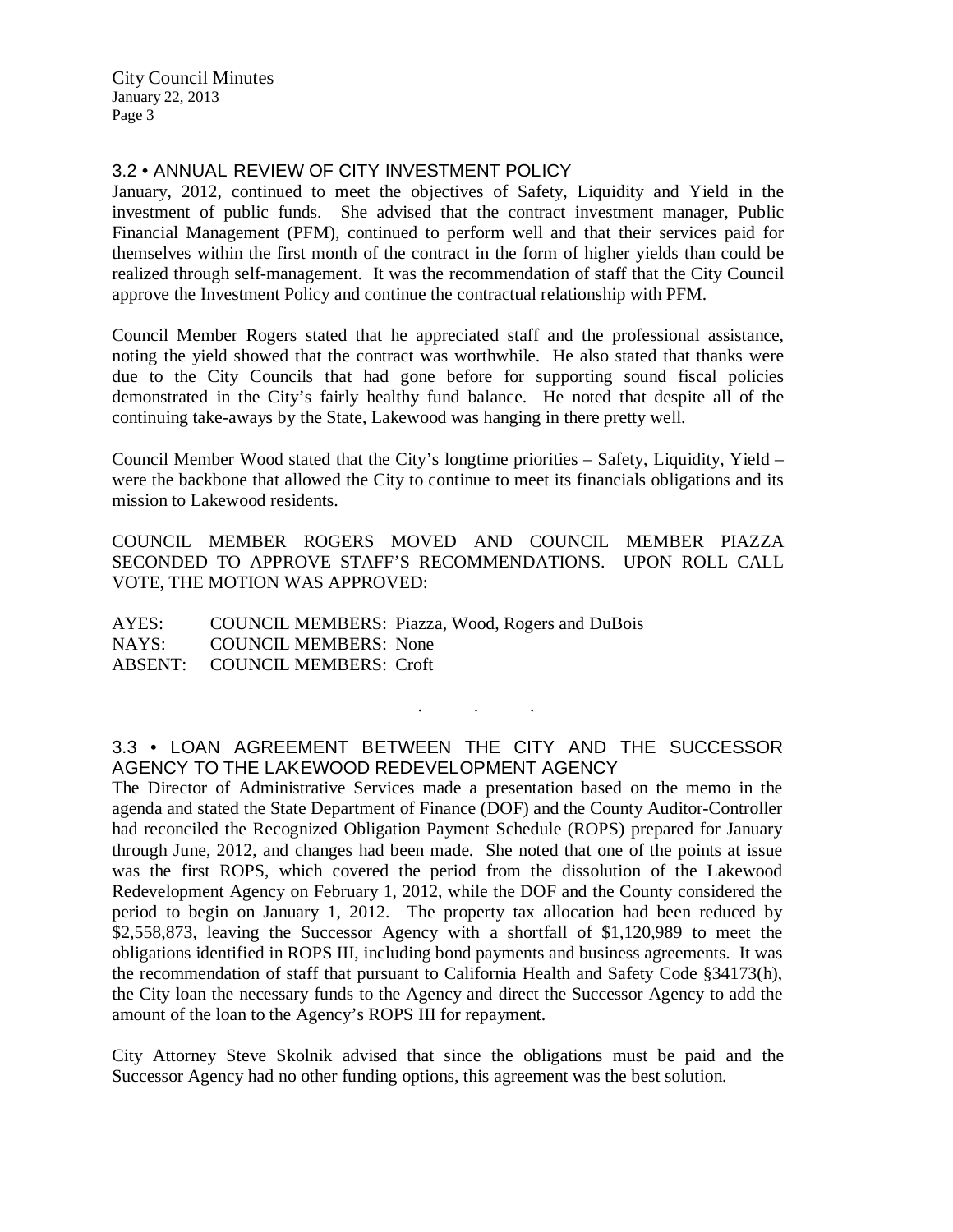# 3.3 • LOAN AGREEMENT BETWEEN THE CITY AND THE SUCCESSOR AGENCY TO THE LAKEWOOD REDEVELOPMENT AGENCY - Continued

Responding to a question from Council Member Piazza, Ms. Perkin stated that there was no doubt that the City would be repaid for the loan, it was just a matter of how soon repayment could be made. She noted that this would be characterized as a "cash flow" loan making its repayment second only to bond obligations.

The City Attorney stated that this type of transaction was straight forward under the law, but must be approved by the Oversight Board in order to complete the transaction.

Council Member Rogers stated that this material was difficult to read and grasp, especially since the State seemed to keep changing the rules along the way.

COUNCIL MEMBER ROGERS MOVED AND COUNCIL MEMBER PIAZZA SECONDED TO APPROVE STAFF'S RECOMMENDATION. UPON ROLL CALL VOTE, THE MOTION WAS APPROVED:

AYES: COUNCIL MEMBERS: Piazza, Wood, Rogers and DuBois NAYS: COUNCIL MEMBERS: None ABSENT: COUNCIL MEMBERS: Croft

SUCCESSOR AGENCY ACTIONS

1. Approval of Registers of Demands COUNCIL MEMBER WOOD MOVED AND COUNCIL MEMBER PIAZZA SECONDED TO APPROVE THE REGISTERS OF DEMANDS. UPON ROLL CALL VOTE, THE MOTION WAS APPROVED:

. . .

AYES: COUNCIL MEMBERS: Piazza, Wood, Rogers and DuBois NAYS: COUNCIL MEMBERS: None ABSENT: COUNCIL MEMBERS: Croft

2. Successor Agency Non-Housing Funds Due Diligence Review

The Director of Administrative Services made a presentation based on the memo in the agenda and stated the Due Diligence Review (DDR) for Successor Agency Non-Housing funds had been completed and submitted to the County Auditor-Controller and the State Department of Finance in December. After receiving adjustments from the DOF, the final DDR was corrected, approved by the Oversight Board and submitted to the DOF on January 14th. Notice was received from the DOF on January 20th that they were requesting extensive documentation to assist in their review of the DDR. She concluded by stating that there were no additional funds required to be transmitted to the County at this point.

. . .

Mayor DuBois inquired if this experience was common among successor agencies. Ms. Perkin responded by stating that she was not aware of any agency that had submitted a DDR to which the DOF had not made changes.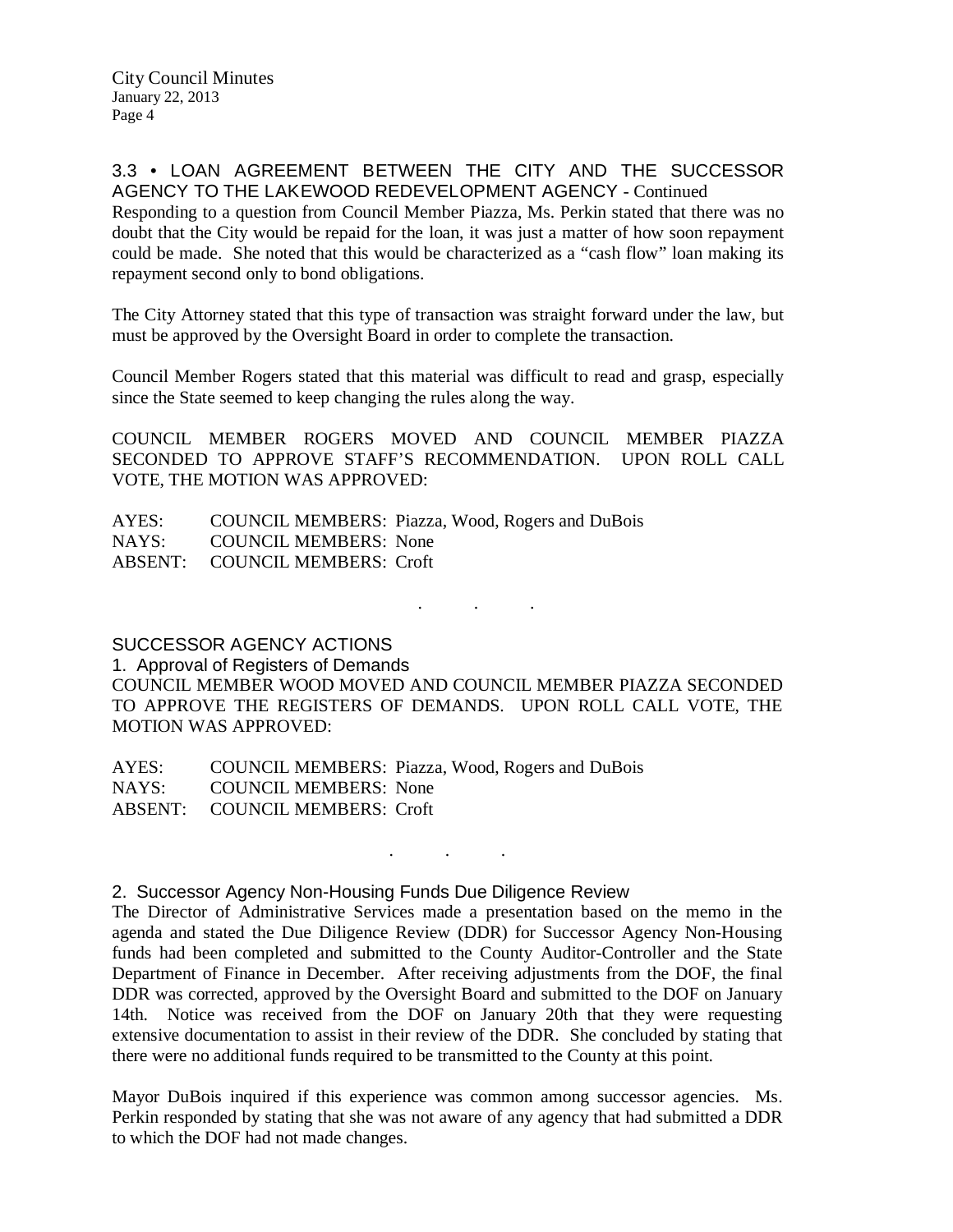2. Successor Agency Non-Housing Funds Due Diligence Review - Continued MAYOR DUBOIS DIRECTED THAT THE ITEM BE RECEIVED AND FILED. THERE BEING NO OBJECTION, IT WAS SO ORDERED.

3. Department of Finance's Final Determination: Recognized Obligation Payment Schedule (ROPS)

. . .

The Administrative Services Director made a presentation based on the memo in the agenda and stated that the State Department of Finance (DOF) had reviewed the Recognized Obligation Payment Schedule (ROPS) III, submitted for the period of January 1, 2013 through June 30, 2013, and found that although the initial loan from the City to the Redevelopment Agency was an enforceable obligation, the accrued interest was not allowable and also that a deferred housing loan was not payable until 2013-14. She also advised that the DOF reconciliation of the first ROPS, which covered the period from the dissolution of the Lakewood Redevelopment Agency on February 1, 2012, through June 30, 2012, had found payments from the Redevelopment Agency to the City in January, 2012, not to be an allowable enforced obligation, requiring \$2,553,873 to be repayable to the County and leaving the Successor Agency with a shortfall of \$1,120,989 to meet scheduled enforceable obligations. It was the recommendation of staff that the Successor Agency receive and file the report.

Council Member Piazza noted how incredibly confusing this material would be for the average person and congratulated the staff for their hard work to minimize the impact of this State take-away.

MAYOR DUBOIS DIRECTED THAT THE ITEM BE RECEIVED AND FILED. THERE BEING NO OBJECTION, IT WAS SO ORDERED.

. . .

4. Loan Agreement Between the City and the Successor Agency to the Lakewood Redevelopment Agency

The Director of Administrative Services made a presentation based on the memo in the agenda and stated that this was the companion item to the report presented to the City Council. Since the State Department of Finance had reduced the property tax allocation by \$2,558,873, the Successor Agency was left with a shortfall of \$1,120,989 to meet the obligations identified in ROPS IV, including bond payments and business agreements. It was the recommendation of staff that pursuant to California Health and Safety Code §34173(h), the Agency enter into a loan agreement with the City for the necessary funds and add the amount of the loan to the Agency's ROPS III for repayment.

COUNCIL MEMBER PIAZZA MOVED AND COUNCIL MEMBER WOOD SECONDED TO APPROVE STAFF'S RECOMMENDATION. UPON ROLL CALL VOTE, THE MOTION WAS APPROVED:

AYES: COUNCIL MEMBERS: Piazza, Wood, Rogers and DuBois NAYS: COUNCIL MEMBERS: None ABSENT: COUNCIL MEMBERS: Croft